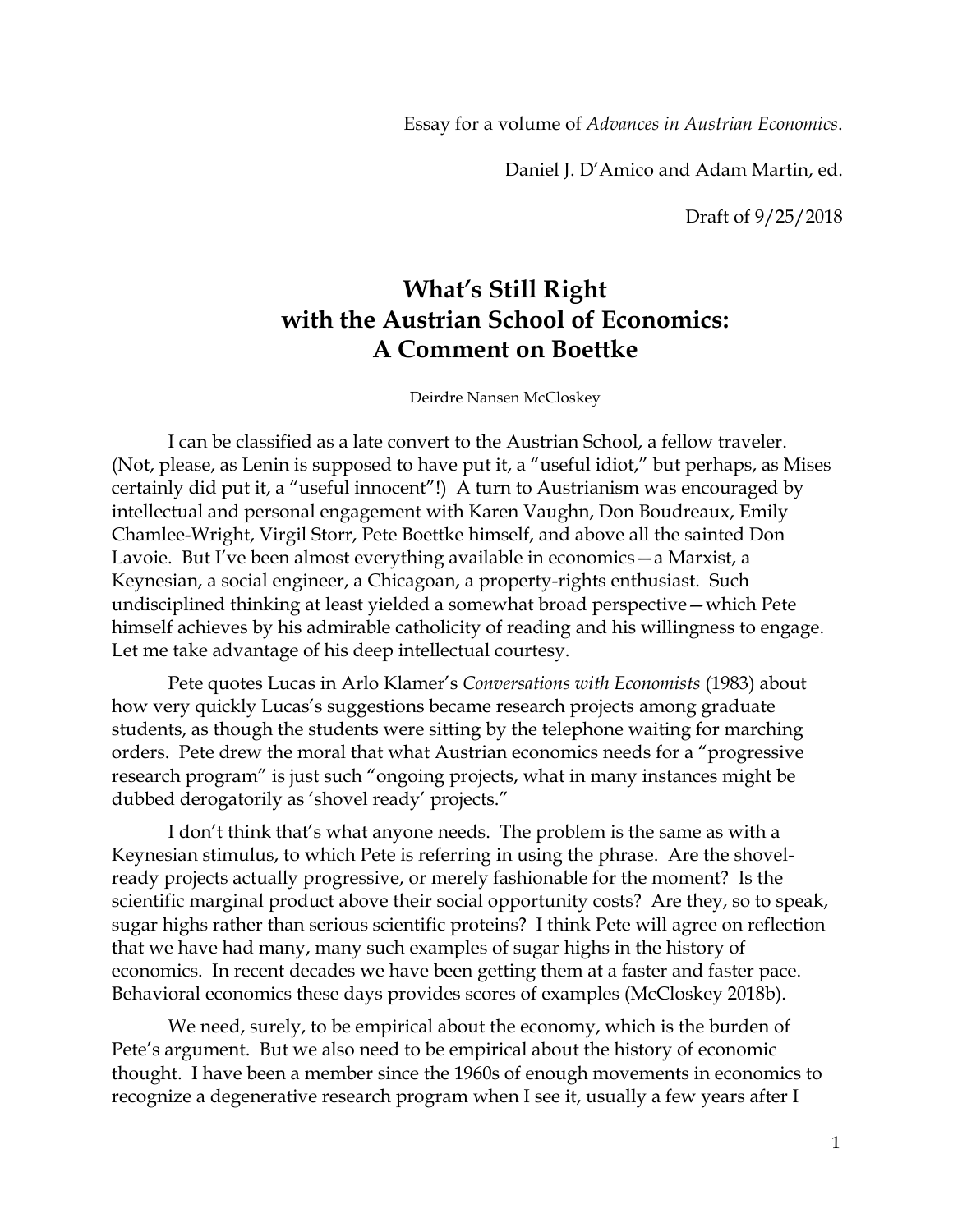joined it. As an undergraduate at Harvard College, class of 1964, studying economics (while a roommate, in electrical engineering, was reading *Human Action,* which I and my other roommate scorned as "conservative") I was an enthusiast for monopolistic competition, devised by my teacher Edward Chamberlain. A few years later I discovered by trying to explain it to graduate students at Chicago and especially in my price-theory book that it is logically self-contradictory. It says that a local dry cleaner knows he faces a downward sloping demand curve, because his competitor down the street is close. But somehow he doesn't also know that the close fellow will react to the pricing policy inspired by the downward slope.

As a college senior and young graduate student at Harvard I then fell for what was known as "activity analysis." Another one of my teachers, Robert Dorfman, had co-authored with Paul Samuelson (my mother's long-time mixed doubles tennis partner, in case you care) and Robert Solow (the beneficiary of my mother's work at the Veterans Administration right after the War) to write the pioneering work, *Linear Programming and Economic Analysis* (1958). It was supposed to put economics on a new basis of matrices— linear programming (can *you* solve a linear programing problem by the simplex method? I can), input output analysis (my own specialty until I realized that it made no economic sense beyond its uses for accounting), abstract general equilibrium expressed as separating hyperplanes, and other shovel-ready projects. Five years after I had learned it, linear analysis was dead, to be replaced by game theory, with its own rich array of shovel-ready projects. Some near contemporaries of mine at Harvard, such as the economic historian Robert Allen at Oxford, never got over linear analysis—which is to say that they never learned, first that "slack variables" is another name for neoclassical zero marginal products; and second, that in any case the economy is a matter of Austrian opportunity costs guided by prices.

Merely two examples, you say. But without much effort I can list in the history of economics since 1848 fully 108 (McCloskey 2018a), many for example in the form of proffered "imperfections" in the system of commercially tested betterments that meanwhile yielded a 3,000 percent increase in the real income of the poor. (To employ Yiddish syntax, some imperfections!) The economists were of course to be hired by government to repair the numerous imperfections. Thus monopoly (1890s), increasing returns (1920s), inevitable mass unemployment (1930s), demand created by advertising (1950s), the prisoners' dilemma and the fisheries problem (1960s), informational asymmetries (1970s), and on and on. Here are the last 10 of my 108 (these are merely the "imperfections," and do not include the affirmative programs such as linear analysis; you are invited to suggest the doubtless scores of others overlooked out of ignorance or lack of imagination): that prices are influenced by an unjust distribution of income, and therefore are irrelevant for policy in a just society; that profit is against people and social well-being; that high payment of CEOs is unjustified; that without artificially high wages we will not get labor-saving innovation (Kaldor; Habakkuk; Robert Allen; Robert Reich); that the government has massively innovated (Mazzucato); that any imperfection—orphan drugs, for example—shows that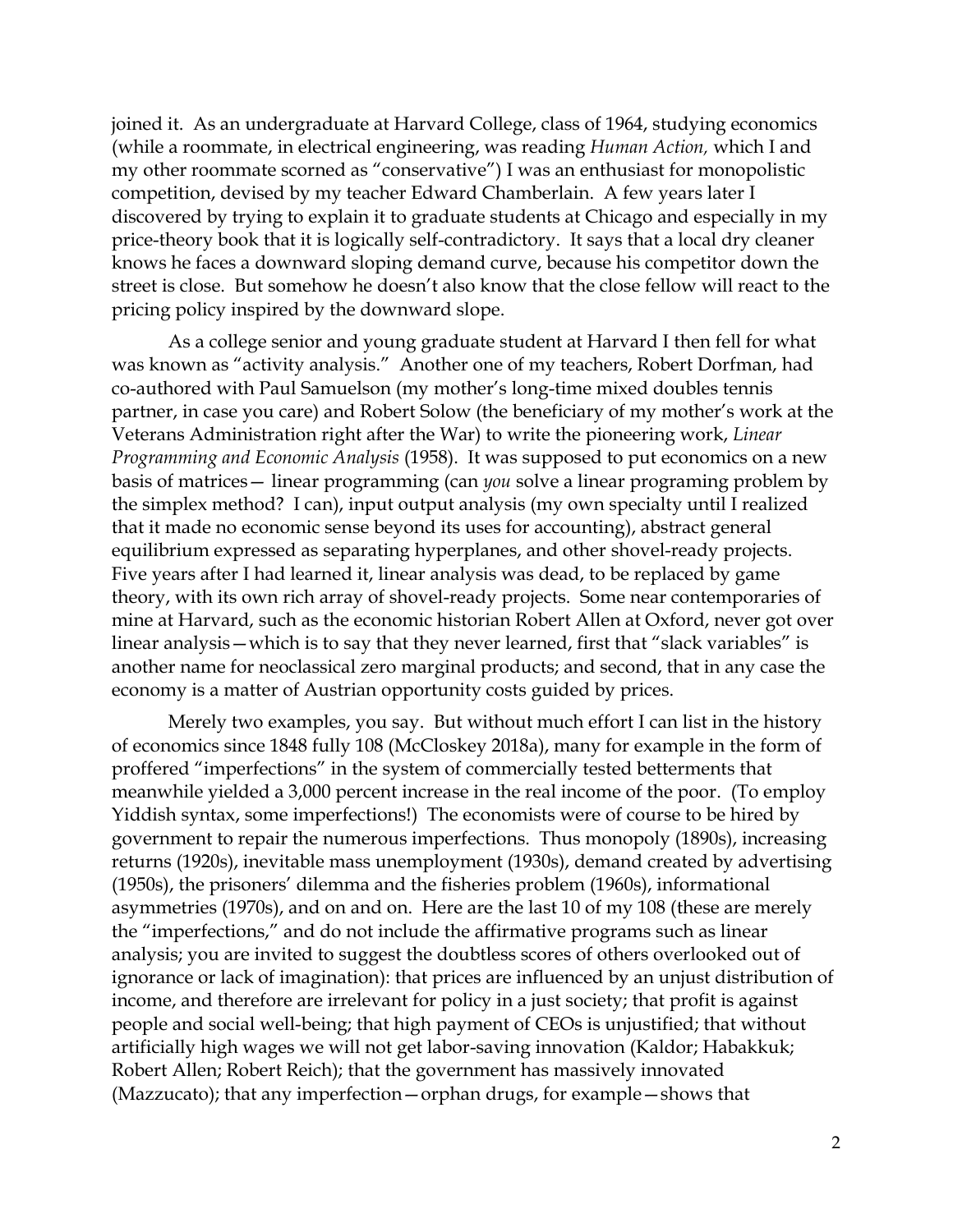capitalism is bad on balance and needs to be repaired by government, even if the imperfection is caused by government; that neo-liberalism has impoverished people worldwide; that we face neo-stagnation (Tyler Cowen 2011, 2014; Robert Gordon 2016); that inequality will rise, soon (Thomas Piketty). Each of these has inspired dozens of shovel-ready projects, scores of scientific articles, hundreds of editorials.

No, we should *not* demand more degenerative fashions with the half-lives of fruit flies. What we should demand are believable answers to serious questions, answers that stay answered. As Pete summarizes Michael Polanyi (Karl Polanyi's smarter brother), "previously unanswered questions get answered, but . . . previously unasked questions now can be asked" in an "unended quest." The humanist's version of the same idea was formulated in 1983 by the philosopher and anthropologist Amelie Oksenberg Rorty. I carry it around in my purse. What is crucial, she wrote, is "our ability to engage in continuous conversation, testing one another, discovering our hidden presuppositions, changing our minds because we have listened to the voices of our fellows. Lunatics also change their minds, but their minds change with the tides of the moon and not because they have listened, really listened, to their friends' questions and objections" (Rorty 1983, p. 562). Her first husband, Richard Rorty, quoted to similar effect Michael Oakeshott on the "conversation of mankind" ("humankind," dear): "As civilized human beings, we are the inheritors, neither of an inquiry about ourselves and the world, nor of an accumulating body of information, but of a conversation begun in the primeval forest and extended and made more articulate in the course of centuries. . . . Education, properly speaking, is an initiation . . . in which we acquire the intellectual and moral habits appropriate to conversation" (Oakeshott 1933, 198–99). Or as Pete says, "We must return to the republic of science and reaffirm the norms of free inquiry," by listening, really listening.

But it's not the unendedness that is good about the quest, or else we descend into what Richard Feynman, another brilliant scientist-philosopher, called "cargo-cult science." He was referring to the coconut-marked faux-airports that the New Guinea highlanders built after the War to try to get the big airplanes to come back with their interesting and profitable wartime cargoes. We seek truth, not faux-truth. We're not merely trying to find employment for economics PhD's, a dean-like, mercantilist rhetoric that Pete frequently falls into. (I do hope Pete regards "dean-like" as an amiable insult— and, better, as a word to the wise—and will stop using such locutions as "R1" ["research 1"] universities, as though Swarthmore or the University of Pacific had no scholars worth listening, really listening to.)

We seek not citations or impact factors and other corrupt decanal fancies but scientific progress. We want to create scientific value, which has to be judged by serious scientific standards, namely, by reading and assessing the work of the scientist, not by its mere popularity for the nonce among deans, soon dying out, like monopolistic competition and linear analysis, increasing returns and inevitable mass unemployment. To avoid cargo cults will require attention to serious rhetoric. That means thinking about what we are doing instead of counting articles. The Blessed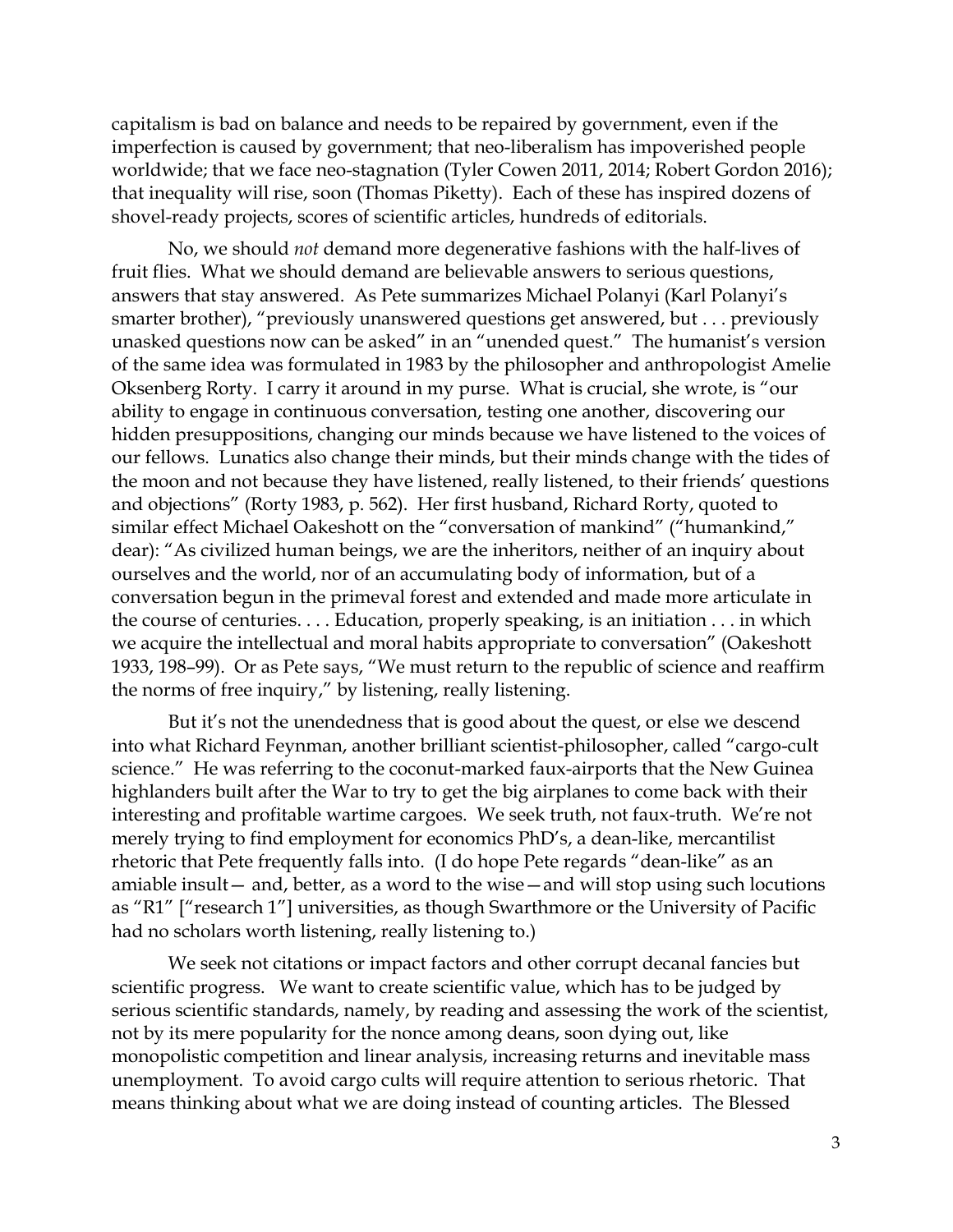Adam Smith, after all, wrote only two books. No tenure for him at George Mason University.

§

One important example in economics is the econometric movement, with its large number of shovel-ready articles and its lack of attention to serious doubts, in cargo-cult fashion. We have not, as Ed Leamer put it decades ago, got the "con" out of econometrics. Or the "tric[k]s out. Or the solipsistic "me" We're left with a cry of "eo." In Italian, "io, io, io," or me, me, me. Not progressive. No surprises. No learning. No high scientific marginal product.

One of several reasons that Bob Lucas's rational expectations became a cargo cult in macroeconomics—mostly, economic theories go to macroeconomics to degenerate—is that it claimed to depend on "observable implications" *expressed econometrically.* I remember well in that glittering dawn my excellent new colleague at the University of Iowa in 1980, young Charles Whiteman, a brilliant fresh-water Minnesota PhD, presenting to our seminars proposed "tests" by econometrics. Eventually Chuck gave it up and became a dean.

The problem was, and remains, that econometrics is itself a degenerative research program, worshipfully constructing faux landing strips out of *t-*test coconuts. Econometrics was established in the research practices of economists by the Concordat of 1957, Tjalling Koopmans's *Three Essays on the State of Economic Science*. I remember how eagerly we graduate students read his bold if simpleminded program ("koopman" in Dutch, by the way, means "salesman"). It was a Concordat between theorists urged to make theorems without reference to facts and econometricians urged then to "test the implications" à la positivism c. 1920. Koopmans (Nobel 1975) was the great propagandist for the division of the empire of economics into provinces of factless theory and of inconclusive econometrics, both expressed in matrices. Matrices were hot in 1950s economics.

The nub of the problem with the econometric shovel-readies is statistical "testing" by sampling theory, without reference to scientific or social loss functions. Koopmans debated the Virginia economist Rutledge Vining in 1949, during the controversy over the introduction of Cowles-Commission methods of econometrics as against the older empiricism of the National Bureau of Economic Research (Vining 1949). Vining attacked Koopmans's proposed "strait jacket on economic research" which by 1957 the profession would be found putting on as quickly as it could manage the buttons —and then quoted George Udny Yule, one of the pioneers in England of statistical method, writing in the early 1940s against the fashion for Fisherian twostandard-deviation tests: "there has been a completely lopsided—almost a malignant growth of sampling theory [that is to say, *t* tests without attending to substantive oomph]. . . . Caution, common sense and patience . . . are quite likely to keep [the experimenter] more free from error. . . than the man of little caution and common sense who guides himself by a mechanical application of sampling rules. He will be more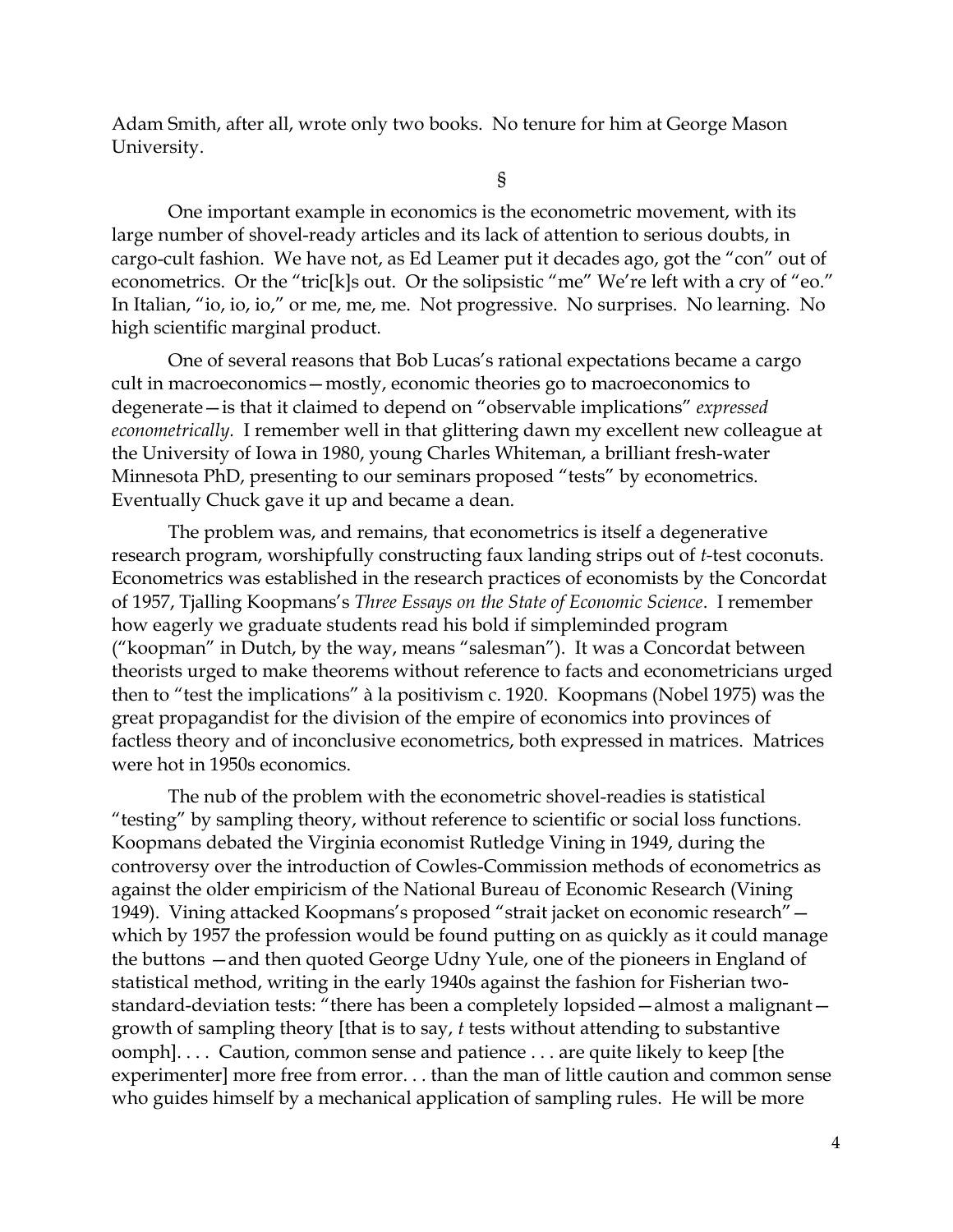likely to remember that there are sources of error more important than fluctuations of sampling." Wise words, since ignored.

As Pete affirms, "developments from 1930 to 1980 . . . [were] among the most pernicious intellectual developments of the 20<sup>th</sup> century. Scientism kills science." All you need to persuade yourself of the truth of his diagnosis in economics 1930-1980 is to ask what major economic fact has been established by econometrics since its invention in the 1940s. But answer came there none  $-$  / And this was scarcely odd, because / They'd eaten every one.

By the standard of my PhD generation I was well trained in econometrics, which means that by now I am far, far behind the curve of the evolving, shovel-ready cargo cult. I am chiefly an empirical scientist, what you would call in biology a bench scientist, eager to establish facts that last. For example, that Victorian Britain did not fail economically, that foreign trade was not an engine of British growth, that enclosure was not important economically in England, that scattering of plots in medieval English agriculture was insurance, that the gold standard worked through arbitrage not gold flows, that interest rates in the Middle Ages were very high, and lately that ideas not capital or Pete's beloved institutions caused the modern world, stimulated chiefly by the political idea that Pete and I both love, liberalism.

Though pretty well trained in econometrics, I've hardly ever used it, except as a conceptual framework for thinking about economic observations, much as abstract general equilibrium is inapplicable to anything empirical, except as a conceptual framework for thinking about the economy (Diamond 1988). In graduate school in the mid-1960s from my mentor John Meyer and two professors of civil engineering at MIT with whom John was working I learned the uses of simulation, which I later employed to study portfolio diversification in medieval open fields. From Peter Temin at MIT, going over there in the first year he taught economic history, I learned the use of simple theory-driven narratives of the sort Boettke here praises—in Temin's case for example the use of supply-and-demand logic to narrate the history of the iron trade in the U.S., which I then applied to iron and steel in Britain. And from my supervisor Alexander Gerschenkron I learned the crucial role of comparison—which is the humanist's version of regression analysis, as for example the comparative method of the French historian Marc Bloch.

Such methods are never taught explicitly in graduate programs now—nor is philosophical introspection (Pete quotes Machlup's brilliant question: "Suppose matter could talk") or graphical methods (see Tufte's *The Visual Display of Quantitative Information,* one of the great books of the past fifty years) or opinion surveys or archival research or experimental methods or national income accounting—in favor instead of three terms of regression analysis, driving its scientific marginal product well below zero. By a happy accident my own three terms of it came from that same Meyer, and two from the pioneer of socio-economic simulation, Guy Orcutt, visiting from Wisconsin. So I learned that regression analysis wasn't the only way to make a serious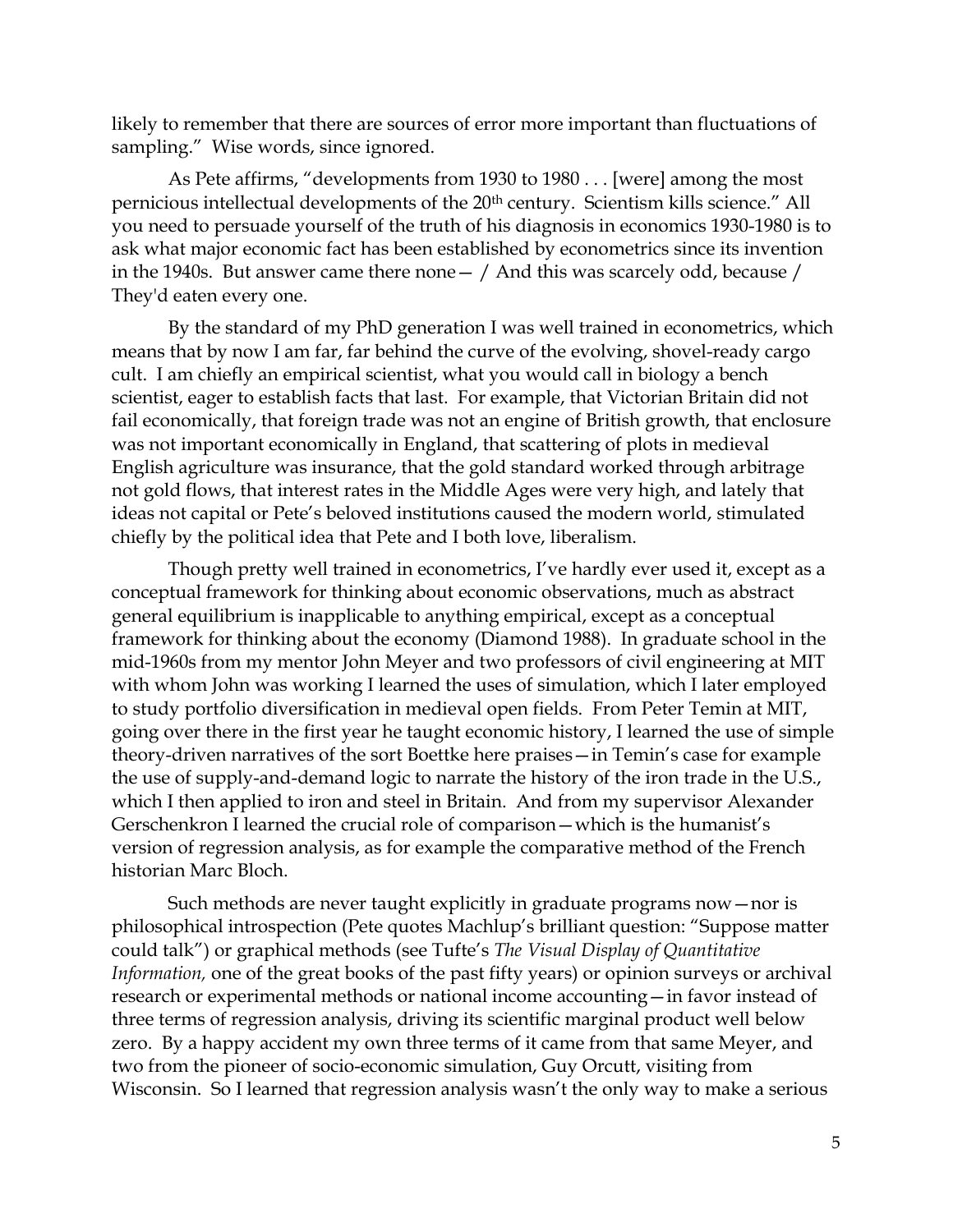empirical argument in economics. Try telling that to a fresh PhD nowadays from most graduate programs, except George Mason's.

A few regressions in a 1976 paper on the gold standard with a colleague at Chicago, Joseph. Richard Zecher, and then in a 1984 paper on the cost of medieval grain storage with a student at Chicago, John Nash, revealed that *t* tests and *R*-squares were almost always irrelevant to scientific questions. This despite their grotesque prominence among such econometricians as David Hendry, who advises everyone to "test, test, test." No, no, no, David, not if the suggestion is to test econometrically in the usual ways expressed in standard errors, following the "completely lopsided—almost a malignant—growth of sampling theory." But yes I said yes I will Yes, by all means *actually* test, quantitatively, comparatively, qualitatively, by theory-based narrative, theory-based simulation, intelligent introspection, listening to the conversation of humankind, and the rest of our ways of getting a purchase on the world. Sure, occasionally you might look at the size of coefficients in a regression, when relevant. Usually in such looking you should ignore the standard error. In short, do not decide scientific questions by *t* tests based on the notion that numbers contain their own meaning, independent of the human conversation of a republic of science.

Thus cargo cults. We don't need 'em.

§

I wholly sympathize, though, with the appeal in Lachmann's letter to Pete and in the comment to him by Mancur Olson, that it's time in Austrian economics to pursue "ordinary science," that is, believable answers to serious questions. And I enthusiastically approve of GMU economics's "research program in applied comparative historical political economy." Go Patriots!

But what seems lacking even in the empirical Austrian program, and also in the overlapping program of neo-institutionalism which Pete advocates, is serious attention to *quantitative* simulation, especially in the matter of "the institutional analysis of development." You will think me inconsistent: I criticize econometrics as a scientific failure and yet call for quantification. But econometrics is on the whole a con game, a cargo cult. I call for real quantitative work, in the numerous ways that orders of magnitude matter. If you want to see how physicists do it, read Feynman's *The Character of Physical Laws* (1967) and *Feynman Lectures on Computation* (2000). You will be stunned at his steady attention to magnitudes. No standard errors without a judgment in the substantive scientific conversation of how big is big.

An example of the problem in an institutionalist/Austrian program is a book I admire very much indeed, written by a neo-institutionalist/Austrian economist I also admire, Douglas Allen's brilliant *The Institutional Revolution: Measurement and the Emergence of the Modern Economic World* (2012). Doug claims that an improvement in the measurement of Nature made for lower transaction costs and the Industrial Revolution. His argument is a typical example of neo-institutionalism in the style of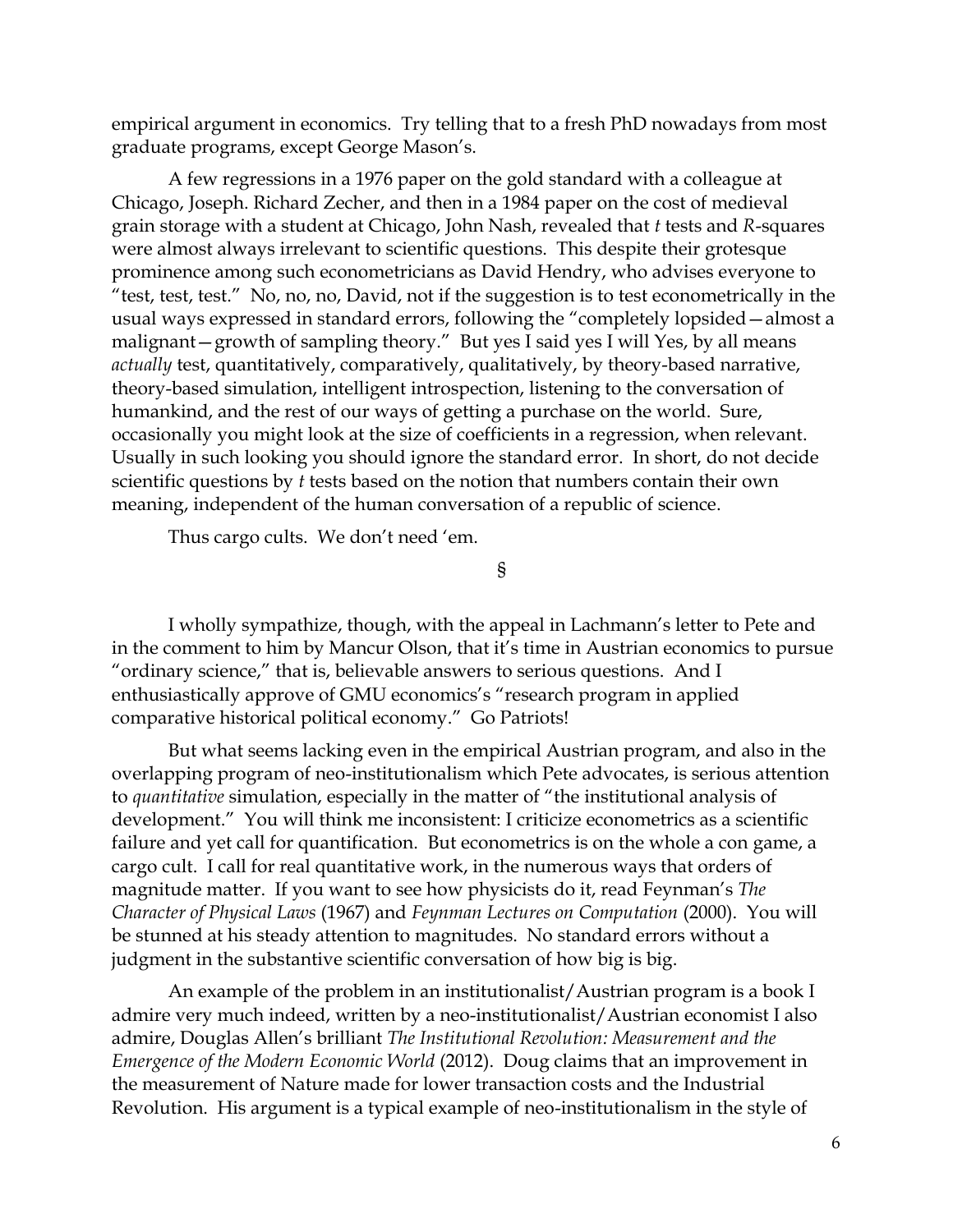Douglass North, which Pete Boettke here wants to marry to Austrianism. A fall in a wedge of inefficiency is supposed to provide Good Incentives, and the modern world. We all favor Good Incentives. For example, we all favor private property--which in fact has been enforced in every society since the caves, or else it was not a society. But the elimination of wedges, as nice as it is, leads merely to Harberger Triangles of improved efficiency. It does not lead to the factor of 30 or 100 in properly measured real income per head, which is the Great Enrichment 1800 defining the emergence of the modern world. Such an Enrichment can only be explained by a radical transformation in the conditions for commercially tested betterment, namely, the liberalism of the eighteenth century gradually implemented to give ordinary people a go. Let my people go. That's the novel ideal of Voltaire and Adam Smith and Wollstonecraft and Mill and Hayek and Boettke. The idea of liberalism and its astounding fruit for innovations such as steam turbines, window screens, restaurant franchising, containerization, the internet, and R1 universities made us rich and a little bit wise.

Allen does in his book excellent scientific work in explaining some of the peculiarities of British public administration, such as its reliance on aristocratic honor and on the prize system in naval warfare. But he attributes to such *public*  administration an implausibly large quantitative effect on *private* incomes. The merging of power and plenty, though popular with many historians and some economists, is mistaken. Further, the alleged increase in a modern ability to measure marginal products is implausible. Large modern enterprises face greater, not smaller, problems of assessing the contribution of individuals. Thus CEO pay. Thus collective bargaining. Doug's book on measurement, that is, does not measure, and the probable order of magnitude of the items he focuses on is too small to explain any but the details of administration.

Doug uses the "analytic narrative" that Pete recommends most skillfully. But one does not have, in short, the sense of a killer app. In an early comment on my own thinking about the role of ideas in the Great Enrichment the neo-neoclassical Herb Gintis complained in the same way, using the very expression. I replied in the years following by supplying three volumes of evidence, all of it founded on the quantitative fact of the astonishing 3,000 percent increase in real incomes of the poorest among us. I think it kills. (Herb hasn't told me if he's satisfied yet.)

§

So the purpose is not merely to sustain yammering. We pursue truth, small-t, qualitatively about mental categories in humanistic style, if we have the sense, and quantitatively in measuring the categories in the style of physics, if we can dig out the evidence. Pete's sociological framing of his position makes it sound like the point is yammering for pay. He praises Randall Collins's astounding if in the end pointless book on "the success and spreading of a philosophical movement." Such success is surely not the correct criterion. We are not trying to achieve sociological success. After all, Ptolemaic astronomy had sociological success for about 1450 years, and is still used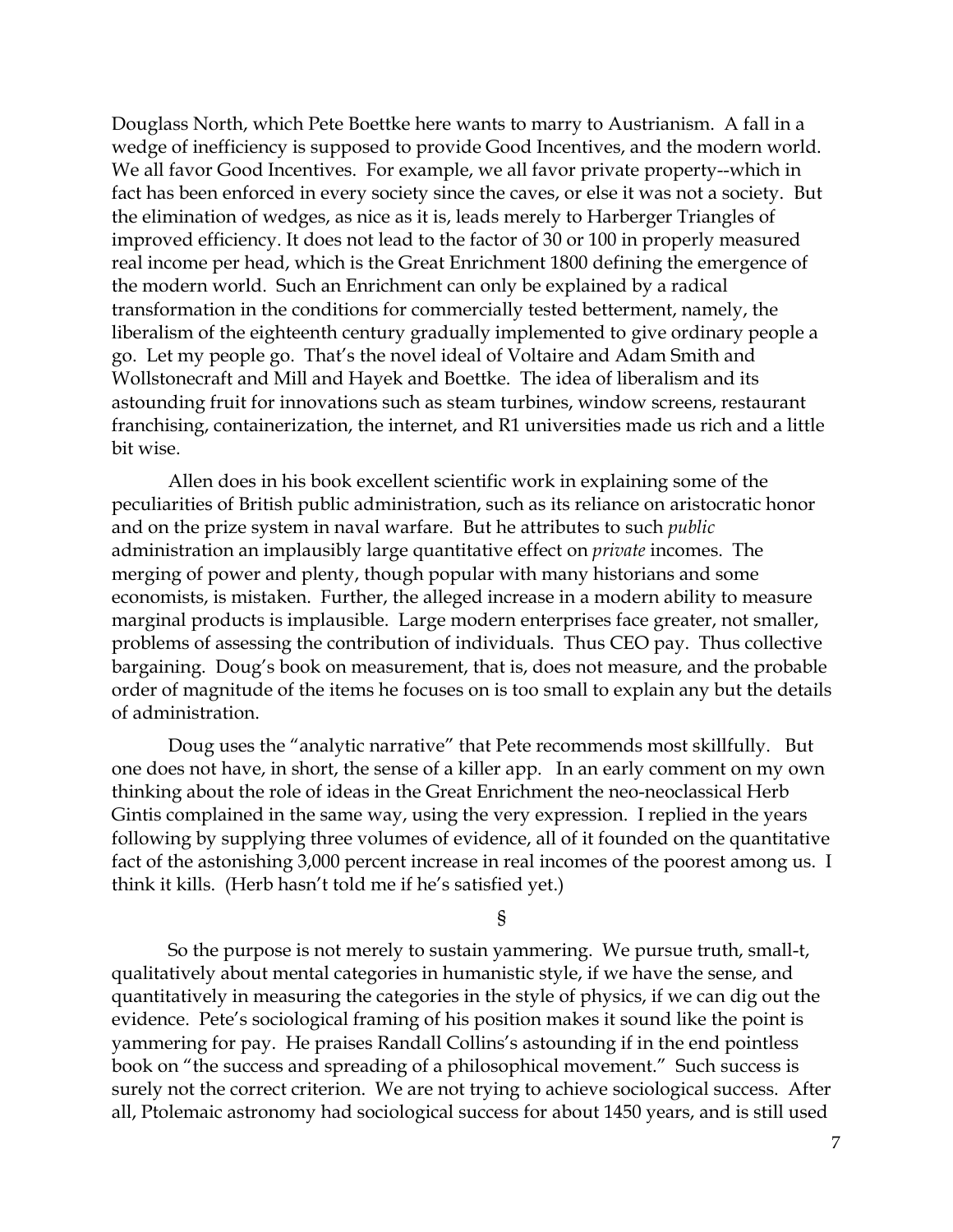daily for navigation on the Earth. But for many uses, such as getting to the Mars, it is not true, small-t.

Summarizing Polanyi, Pete declares truly that "a scientist must make contributions that reflect and balance plausibility, intrinsic interest, and creativity." But remember that Michael Polanyi was a physical chemist, making actual, lasting scientific contributions just below the level of the Nobel (his son John got it in chemistry in 1986). Meanwhile brother Karl Polanyi was spinning historical cargo-cult projects of analytic narratives that have been repeatedly shown, in field after field, to be wrong, despite all their power to generate "research" and academic jobs and honors (Hejeebu and McCloskey 1999). But, says Pete, "learning what constitutes that intellectual bar that must be hurdled in science is perhaps the most important acculturation process of the next generation of scientists." No it's not. The most important bar is telling them to be good about seeking truth, acquiring "the intellectual and moral habits appropriate to conversation."

If you want a Good Career, of course, you can follow the script of James Watson (b. 1928) in *The Double Helix*: "A generation of graduate students," wrote Anne Sayre about Watson's teaching, "learned a lesson: the old morality is dead, and they had ... been told about its demise by . . . an up*-*to-date hero who clearly know more about how science was acceptably 'done' than the old-fashioned types who prattled about 'ethics'." (Sayre 1975, p. 195). To the contrary, said Ronald Coase (b. 1910): "My mother taught me to be honest and truthful" (Breit and Hirsch 2004, p. 190). James Buchanan (b. 1919), speaks of a teacher in graduate school who "instilled in me the moral standards of the research process, . . . something that seems so often absent in the training of economists of the post-war decades" (Breit and Hirsch 2004, p. 139). As Feynman put it to the Cal Tech graduates in his commencement address on cargo cults, "After you've not fooled yourself, it's easy not to fool other scientists. You just have to be honest in a conventional way after that." It's about all the method we can handle.

We are trying to get hold of truth—small-t truth, provisional, always facing up to our friends' questions, doubtless not the final Truth, which will be revealed only, as some of us believe, at the Second Coming. "A regular periodical," says Pete who edits one, "would help individuals within the group express and clarify the central ideas, raise critical questions about such ideas, and ultimately cultivate a culture of criticism so that individuals within the movement can constructively express their skepticism and challenge in-movement ideas." That's right and good: back to Rorty and Oakeshott and Feynman. What all the men miss, though, is the importance of love. If you love your colleagues in the pursuit of truth you can give and accept criticism advancing it, instead of merely getting angry. You can listen, really listen. Many conversations in economics, even in in Austrian economics if it is lacking love, are dialogues of the deaf.

"Perhaps the most important aspect of a thriving community," Pete continues, "is the focus on and preoccupation with ideas instead of a fixation on any one individual." He's spot on there. I am struck by the smarmy hero-worship that goes on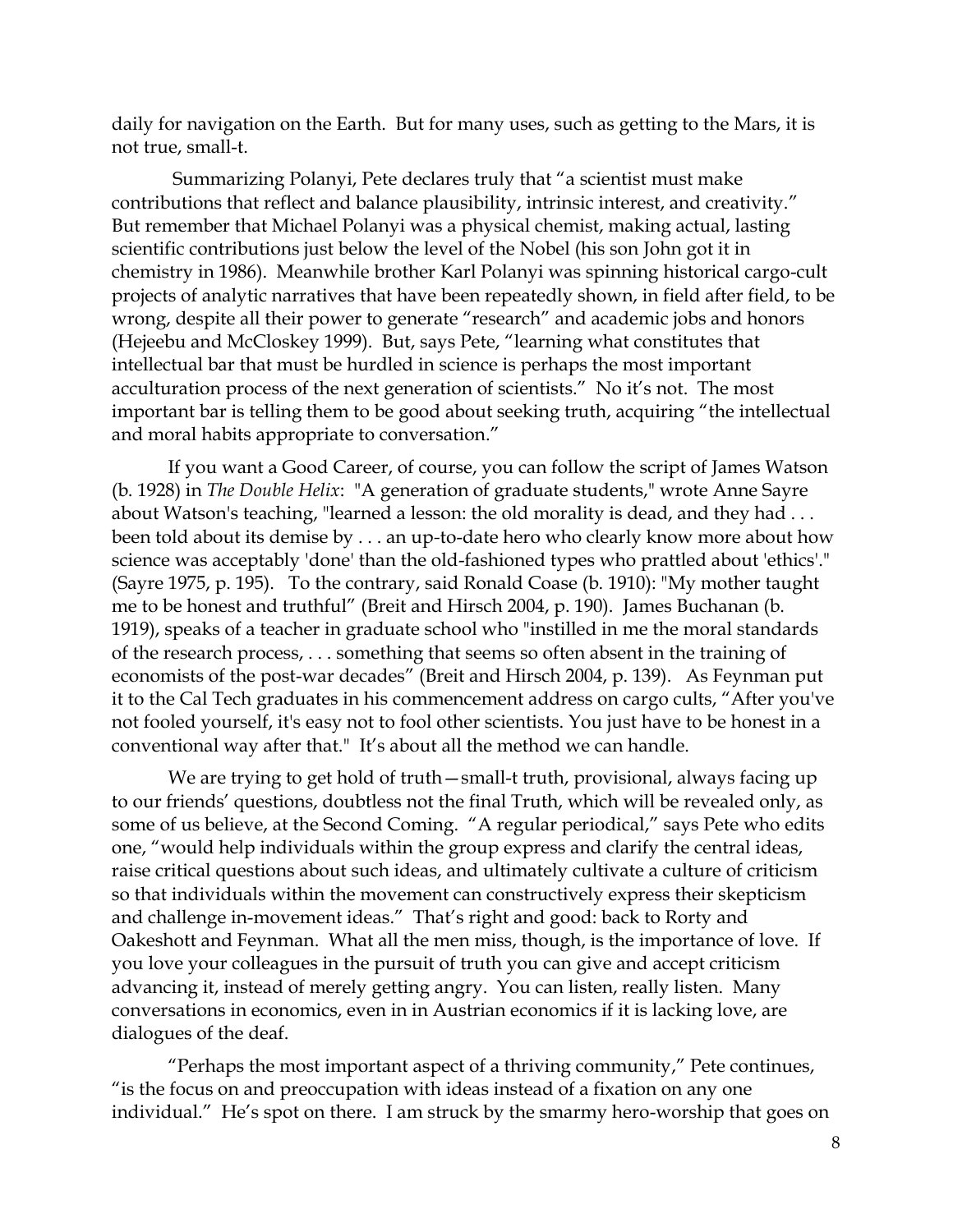in economics, and undoubtedly in other fields (though not in literary and most historical studies, by the way: they commit other sins), an unattractive devotion to hierarchy. It's craven. (To come to believe it, google Econ Job Market Rumors. A minute or two of reading will suffice.) Arjo Klamer and David Colander found it in their survey of grad students, notably provincial—only Harvard is True; only Chicago—to the point of self-parody, not listening, really listening. "What kills philosophical movements," says Pete, "is cult of personality, insular isolation, and immunizing stratagems with respect to criticism." We all know what school of Austrian economics he is talking about.

Yet Pete claims that "philosophical ideas that become cults of personality are doomed to have little success." I am afraid not. Keynes. Newton. I certainly agree with the remark as a matter of pursuing truth, but as sociology, which Pete relies on, I doubt it. Aristotle was worshipped. Galen in medicine. As much as I admire St. Thomas Aquinas, who narrowly escaped prosecution for heresy when he was alive, when he became dogma in the Catholic church six centuries afterwards it created a "cult of personality, insular isolation, and immunizing stratagems," which one can see still at work. Count up the cases in economics. Pete again descends to a "success" oriented sociology of science in admiring "thick horizontal relationship throughout the globe" instead of truth.

§

Austrian price theory, Peter notes, was "especially in the hands of Mises and Hayek, *institutional* in nature: they placed a priority on the framework within which economic life takes place." But also on ethics. "An institutional framework of property, contract and consent, is a fundamental pre-requisite for the operation of prices and profit-and-loss. Prices guide, profits lure, and losses discipline within the competitive entrepreneurial market process." True, but such a neo-institutional framework à la Douglass North leaves unanswered the central question of the *causes* of the wealth of nations. The cause was in fact an ethical change in the 18<sup>th</sup> century, that liberalism Pete and I admire.

Yet this, too, is available to an empirical Austrian economics, in the battle among "Smith, Schumpeter, and Stupidity" of which Pete elsewhere speaks (Kiesling 2011; Boettke 2011). What economists need to understand from historians, but do not, is that "an institutional framework of property, contract and consent, [which] is a fundamental pre-requisite for the operation of prices and profit-and-loss" has *always* existed. What was new in the past two centuries, and caused the kink in the hockey stick after 1800, is not going to be discovered therefore by "price-theoretic and institutional analysis of the economic process," as much as I love and practice it, no more than by the endless macroeconomic ruminations on the *A*-term in Solow's *A F(K.L)* on which I spent my youth. What explains the Great Enrichment is an entirely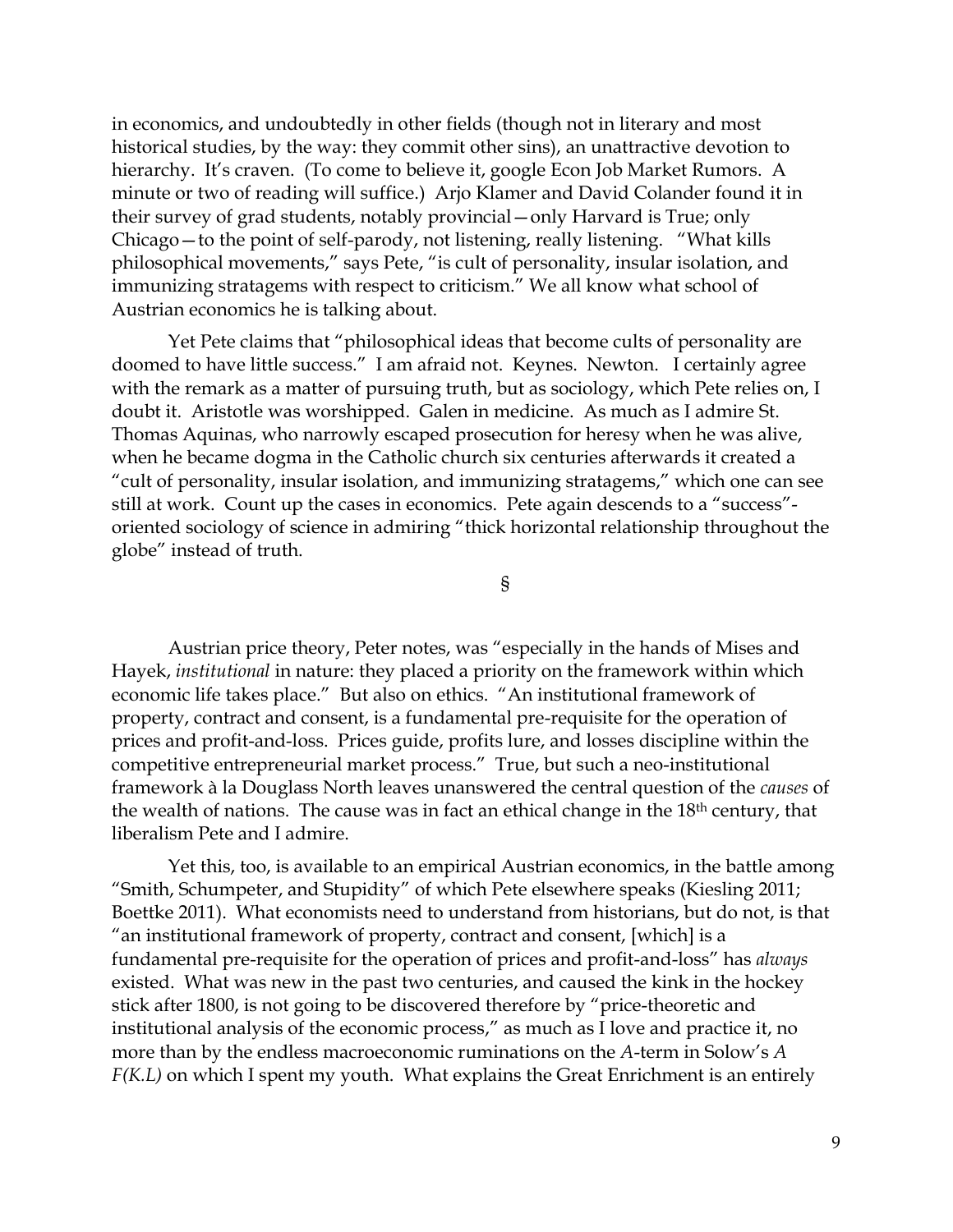new birth of liberty, encouraging human creativity for the first time in history on a massive, and growing, scale.

The central historical error in the North-Weingast argument underlying neoinstitutionalist explanation of the Great Enrichment (which Pete swallows whole) is to think that it started in 1689. The evidence is overwhelming that it did not, yet people influenced by North who do not look seriously into the history themselves, such as Daron Acemoglu, go on and on saying "property, rules of the game, presto!" The Northian story has passed into conventional thinking in economics, as for example in an alarming article titled "Growth and Institutions" for *The New Palgrave Dictionary of Economics* (2008) by Daron Acemoglu (Acemoglu 2008; compare Acemoglu, Johnson, and Robinson. 2005, citing R. H. Tawney, unaware it appears that such Fabian views have largely been overturned by historical science):

> Consider the development of property rights in Europe during the Middle Ages. Lack of property rights for landowners, merchants and proto-industrialists. . .

No, as has been known by historians of medieval Europe for a hundred years. Property was very fully developed, especially in land and in personal possessions. For Italy, of course, the fact is obvious, and the evidence there of fully developed rights in all sorts of property including labor is overwhelming. But a market even in land even in remote England functioned in large and small parcels. Exchange on secure terms took place there in all commodities and factors of production at the latest from the Normans and their lawyers—or outside the king's court in leet courts registering peasant deals in the thirteenth century, and in most respects hundreds of years earlier, as has been a commonplace among English medievalists since the 1950s at the latest. Edward Miller wrote in 1951 that "there was a very flourishing land market amongst the [southern English] peasantry. . . in the early thirteenth century" (Miller, p. 131). One of the leading recent students of medieval English agriculture, Bruce Campbell, notes that "tenants of all sorts were active participants in the market, trading in commodities, buying and selling labor and land, and exchanging credit," citing some of the numerous medievalists who agree (2005, p. 8). That does not mean that everything worked smoothly. Campbell argues that the fourteenth century was characterized by "rural congestion engendered by the lax tenurial control exercised by most landlords" (p. 10). Overfishing. But anyway Campbell's picture, based on the best scholarship over many decades, is the opposite of the exploitation and the absence of markets posited by Acemoglu. The serfs owned the lords, not the other way around. Such a conclusion is found in most of the modern evidence-based literature on the peasantry in England, as for example in Raftis (1996, p. 4).

To continue with Acemoglu's stylized history:

was detrimental to economic growth during this epoch. . . .

No: lack of property rights had little to do with poor medieval productivity (McCloskey 1975a). And see Raftis 1996, p. 118: in the medieval historiography developing since the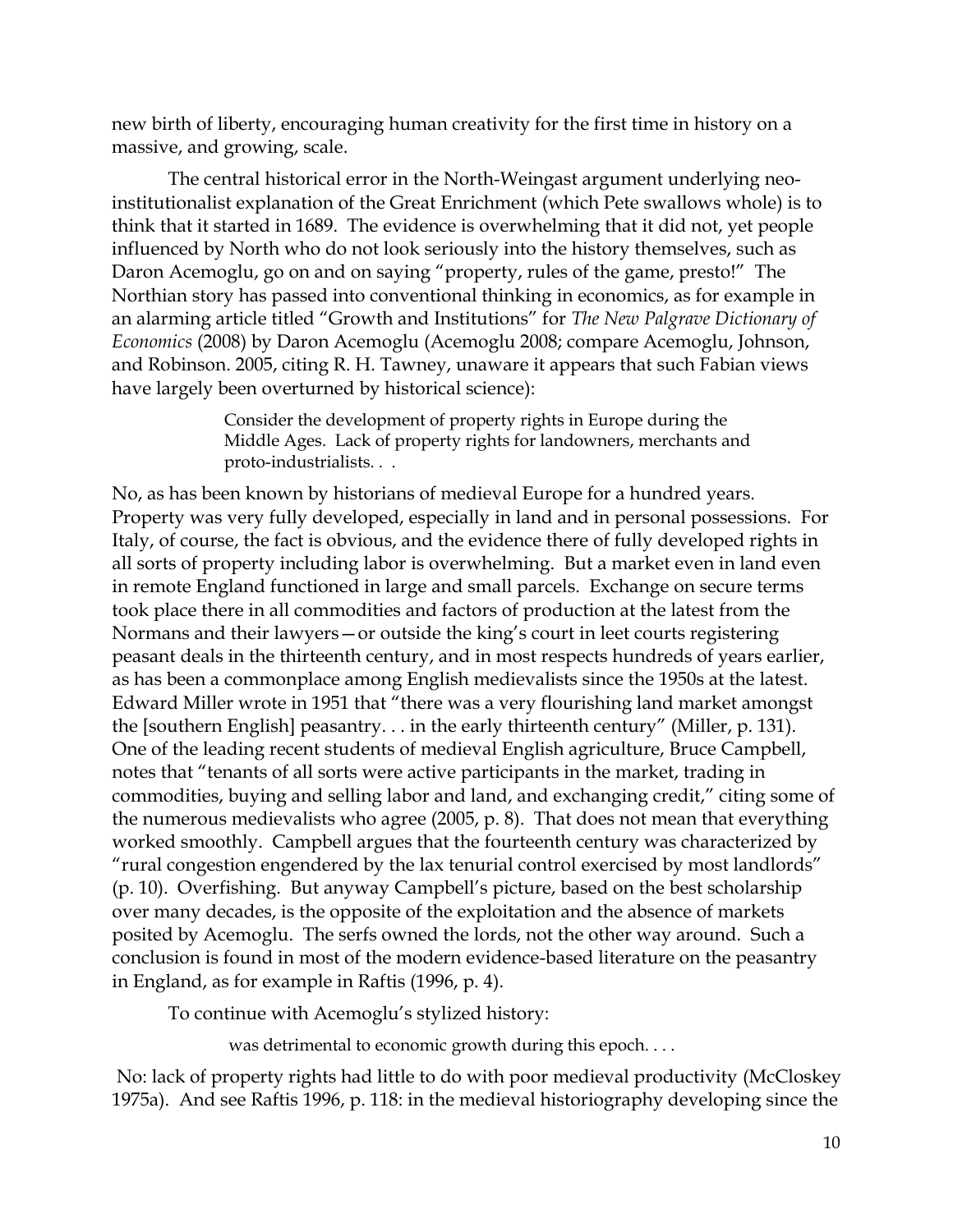1940s, "customary tenure [that is, serfdom] becomes no longer a block to [English] economic development but an instrument for such development. . . . Peasant progress occurred despite the limitations of the manorial system."

> Consequently, economic institutions during the Middle Ages provided little incentive to invest in land, physical or human capital, or technology.

No: incentives of a strictly economic sort did not change between 1000 and 1800, not much. See Berman 2003; and again Raftis 1996, pp. 9–10, 7: "The major customary tenants [were] the most active economic agents" even in the "purest type of manor." A good, rough test of whether a student of the medieval economy actually knows the terrain is whether or not she is familiar with the work of Father Raftis (on this account see his Raftis's strictures on Robert Brenner [1996, p. 214n40]). Acemoglu and before him North, alas, fail the test.

and failed to foster economic growth.

Economic growth did not occur. But—outside of Russia—the absence was not because of a lack of property rights but because of a lack of massive innovation, and that in turn because of a lack of bourgeois dignity and liberty, and a lack of widespread elementary education.

> These economic institutions also ensured that the monarchs controlled a large fraction of the economic resources in society, . . .

No. Even in early modern times the percentage "controlled" by monarchs was small by modern or some ancient standards: think 5 percent of national income. Rents from royal estates, until sold off, would make the figure higher—but the estates are rental income, which is an affirmation rather than a violation of the rights of private property that any taxation represents. The *aristocracy* did "control" a large share of the land, though freeholders owned a great deal, too, and the serfs that Acemoglu thinks were part of the economic resources "controlled" by the "monarchs" were in fact largely independent—certainly from 1348 on, and in their ability to sell their labor and buy their long-leased land, earlier. But again there was ordinary property and ordinary labor markets, contrary to the cargo cults initiated by Karl Polanyi and lately North and followers.

> solidifying their political power and ensuring the continuation of the political regime. The seventeenth century, however, witnessed major changes in the economic institutions. . .

No. The *economic* institutions, if by that one means property rights, or even taxation, did not change much in the seventeenth century in England, by comparison with changes in other centuries. The great changes in property and especially contract law happened in the nineteenth century, not in 1689.

and political institutions. . .

Finally a partial truth, but only in England and Scotland and a few other places such as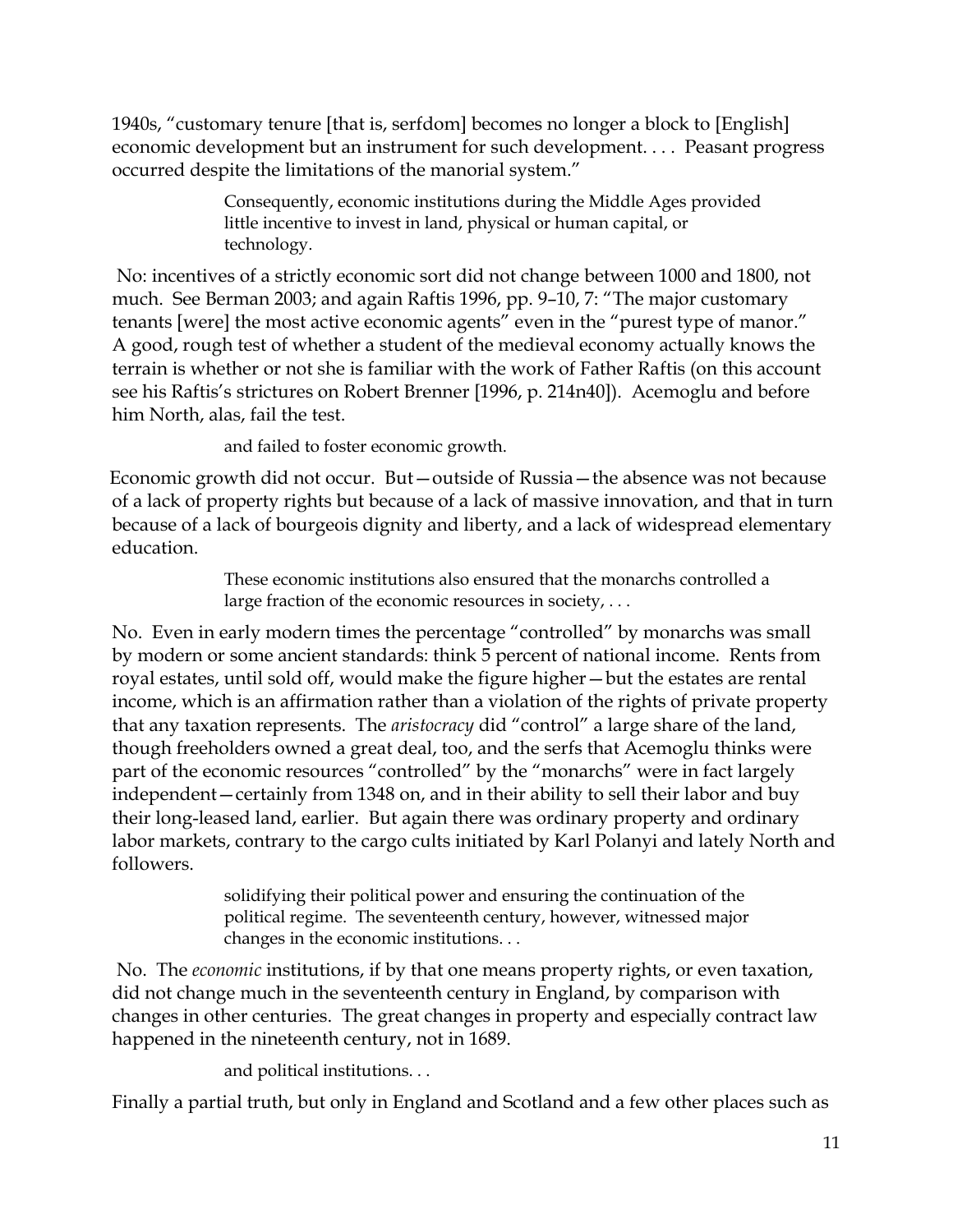Poland: not in "Europe" as he claims.

that paved the way for the development of property rights. . .

No. Property rights, I repeat, were already developed, many centuries, or indeed millennia, earlier.

and limits on monarchs' power.

A truth, but a Dutch and later a British and still later a Polish and Swedish truth, and having nothing to do with an allegedly novel security of property—for all the selfinterested talk by the tax-paying gentry at the time against the modest taxation by the Stuarts and their heirs, from John Hampden to Thomas Jefferson. The share of British government taxes in national income did not fall in the eighteenth century: it strikingly rose (O'Brien 1993, p. 126, table 6.1).

Acemoglu in short has gotten the history embarrassingly wrong in every important detail, and his larger theme is wholly mistaken. It is not his fault, however. The few economic historians he has consulted, especially North, have told the history to him mistakenly, since they, especially North, had not consulted the work of historians using primary sources and had not sufficiently doubted the tales told by nineteenthcentury German Romantic historians about the olde tymes of the Middle Ages and about the allegedly modern rise of rationality.

The problem is, to say it yet again, that much of Europe—or for that matter much of China or India, not to speak of the Iroquois or the Khoisan, when it mattered had credible commitments to secure property rights in the thirteenth century CE, and indeed in the thirteenth century BCE (Clark 2007 is good on this, pp. 10, 212). China, for example, has had secure property in land and in commercial goods for millennia. And in the centuries in which the economists claim that Europe surged ahead in legal guarantees for property, the evidence is overwhelming that China and Japan had secure property. True, early in the short century of their rule the Mongols (Yuan dynasty, 1279–1368) were tempted to put in place such anti-economisms of bad property rights as prohibiting autumn planting—in order to give ample grazing for Mongol horses. But even the Mongols quickly realized that a prosperous and property-respecting China made a more profitable cash cow. And under the Ming and Qing (1368–1911) property and contract laws were enforced upon high and low, as they had been during most of Chinese history.

Merchants, for example, appear to have been more, not less, secure on the roads of the Chinese Empire or the Tokugawa shogunate in recent centuries than they were in a Western Christendom plagued until the nineteenth century by pirates, or by highwaymen riding up to the old inn door. Chaucer's merchant in 1387 "wished the sea were kept [free of pirates] for anything / Betwixt Middleburg [in Zeeland] and Orwell [in Lincolnshire]," as the Chinese and the Japanese and the Ottomans had already long kept their seas, though with some difficulty (Chaucer, *Canterbury Tales,*  "General Prologue," lines 276–277).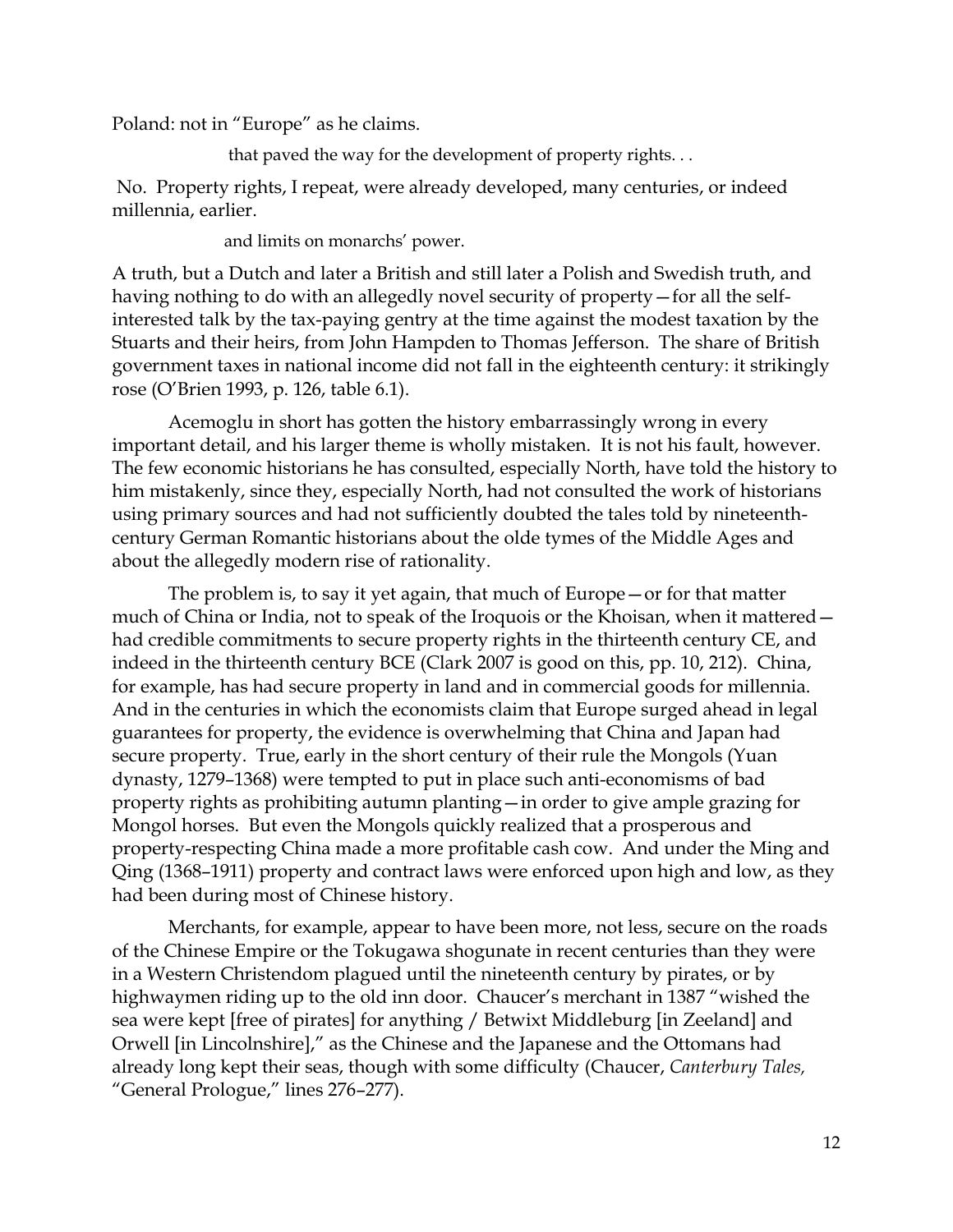And behind the historical errors of the neo-institutionalism that Pete recommends stands a deeper problem of method, which Austrian economics—for example, that of Ludwig Lachmann—could resolve, and triumph scientifically by resolving. Consider the book by Pete's student and colleague Virgil Storr, *Understanding the Culture of Markets* (2012). Virgil is a free trader in ideas, and in particular imports back into economics *meaning*, long banished by behaviorist protectionism. But his elegant little book is far too kind to neo-institutionalists. From beginning to end Storr treats the neo-institutionalists such as Douglass North and Avner Greif gently. The neo-institutionalists, repeating without much thought over and over, "Institutions matter," mean to say that "Institutions are constraints like budget lines. They are not human conversations." Since the conversational character of markets is Storr's main point, he would do better to make common cause with Bart Wilson, Vernon Smith, and me in pursuing "humanomics," that is, an economics keeping its mathematics and statistics but entering, too, the human conversation since the Epic of Gilgamesh. Instead of the "patterns of meaning" that Clifford Geertz assigned to culture, the metaphors and stories, an "institution" is defined by the neoinstitutionalists merely as the "rules of the game" in North's formulation, like the rules of chess. Even when Avner Greif tries to acknowledge the role of culture he sees it not as meaning but as constraint: it leads merely to "path dependence of institutional frameworks, . . . forestalling successful intersociety adoption of institutions" (quoted in Storr p. 1). As Storr says when gently summarizing North's unhappy late production, *Understanding the Process of Economic Change* (2005), "beliefs [that is, culture, including meanings] . . . influence the institutions [people] select to constrain the choices they make" (p. 3). "Beliefs" and "institutions" in the neo-institutional orthodoxy are constraining chains only, not a mobile army of metaphors, a dance ("How can we tell the dancer from the dance?"), webs of significance in which humans are suspended and which they themselves have spun (as Storr paraphrases Geertz), the poetry and stories of the culture. Storr puts well the relevant criticism of the neo-institutionalists when he remarks that the social-capital metaphor characterizing "beliefs" used repeatedly by North and others "exaggerates . . . the degree to which actors are slaves to their culture" (p. 9), automatons rather than poets or dancers.

§

Yet Pete says truly: "The property rights economics of Armen Alchian, the law-andeconomics of Ronald Coase, the public choice economics of James Buchanan, and the entrepreneurial market process economics of Israel Kirzner. Each of these four challengers to the Samuelsonian mainstream can trace their roots to Mises and Hayek. As James Buchanan once argued, these four schools of thought in economics should be seen a source of consilience, rather than conflict, and that progress in the science of economics will come from the marrying of these different approaches into a new paradigm."

Yes, and I enthusiastically join Pete in the project, adding only, as he would surely agree, Smith, both Adam and Vernon.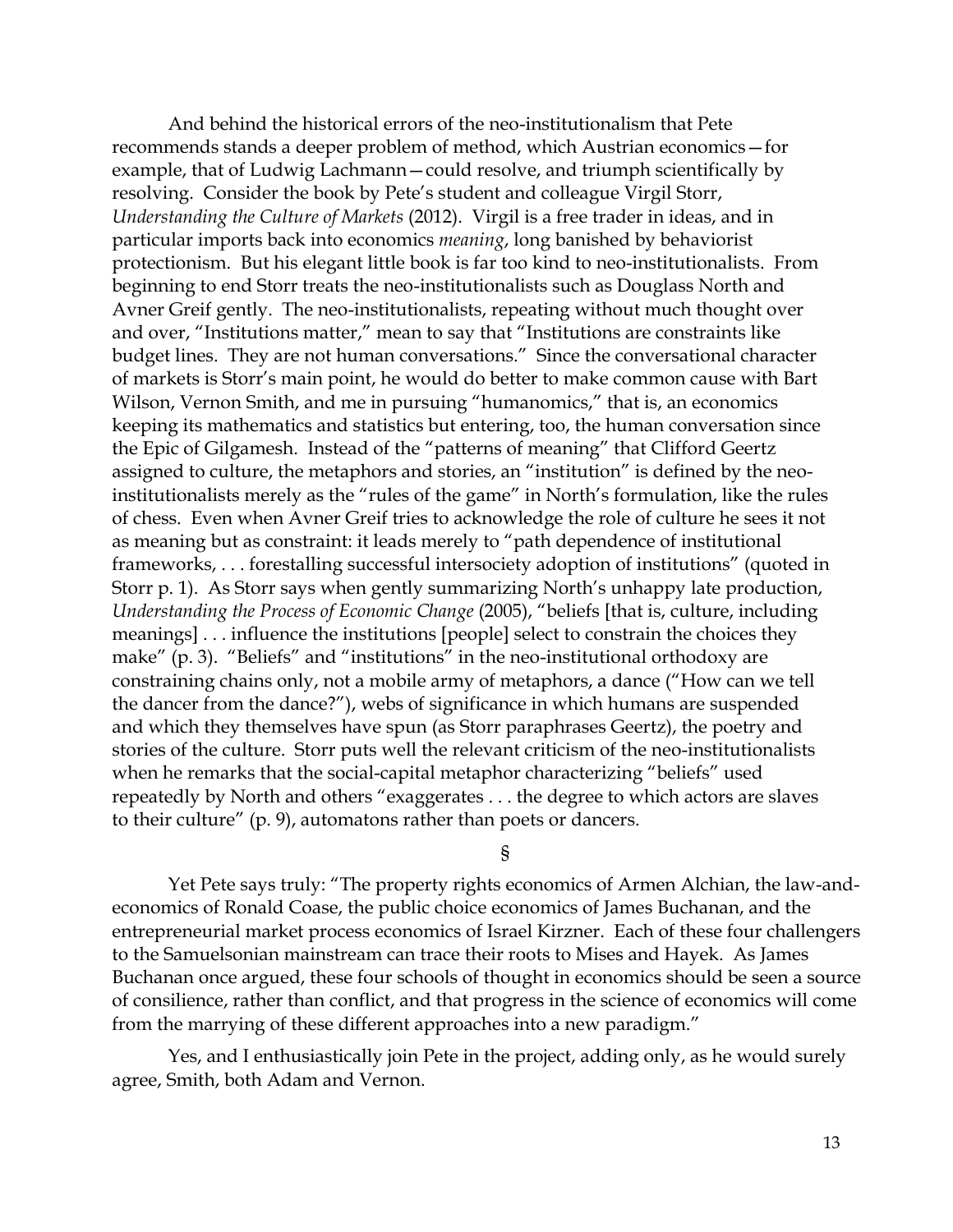## Works Cited

- Acemoglu, Daron, Simon Johnson, and James Robinson. 2005. "The Rise of Europe: Atlantic Trade, Institutional Change, and Economic Growth." *American Economic Review* 95: 546-579.
- Acemoglu, Daron. 2008. "Growth and Institutions." In S. N. Durlauf and L. E. Blume, eds., *The New Palgrave Dictionary of Economics,* 2nd ed. London: Palgrave Macmillan.
- Allen, Douglas J. 2012. *The Institutional Revolution: Measurement and the Emergence of the Modern Economic World.* Chicago: University of Chicago Press.
- Berman, Harold J. 1983. *Law and Revolution: The Formation of the Western Legal Tradition*  Cambridge, Mass.: Harvard University Press.
- Berman, Harold J. 2003*. Law and Revolution, II: The Impact of the Protestant Reformations on the Western Legal Tradition*. Cambridge, Mass.: Harvard University Press.
- Boettke, Peter. 2011. "Why The Great Stagnation Thesis Is the Most Subversive Libertarian Argument of Our Age." *Coordination Problem*, July 15. http://www.coordinationproblem.org/2011/07/why-the-great-stagnation-thesis-is-themost-subversive-libertarian-argument-of-our-age.html
- Breit, William, and Barry T. Hirsch, eds. 2004. *Lives of the Laureates, Fourth Edition: Eighteen Nobel Economists*.
- Campbell, Bruce M. S. 2005. "The Agrarian Problem of the Early Fourteenth Century." *Past and Present* 188: 3–70.
- Clark, Gregory. 2007. *A Farewell to Alms: A Brief Economic History of the World.* Princeton: Princeton University Press.
- Colander, David, and Arjo Klamer. 1990. *The Making of an Economist.* Boulder, CO: Westview Press.
- Diamond, Arthur M., Jr. 1988. "The Empirical Progressiveness of the General Equilibrium Research Program." *History of Political Economy* 20, no. 1 (Spring): 119-135**.**
- Dorfman, Robert, Paul A Samuelson, and Robert Solow*.* 1958. *Linear Programming and Economic Analysis.* New York: McGraw-Hill.

Feynman, Richard P. 1967. *The Character of Physical Laws.* Cambridge: MIT Press.

Feynman, Richard P. 1974. "Cargo Cult Science." *Engineering and Science*. **37** (7).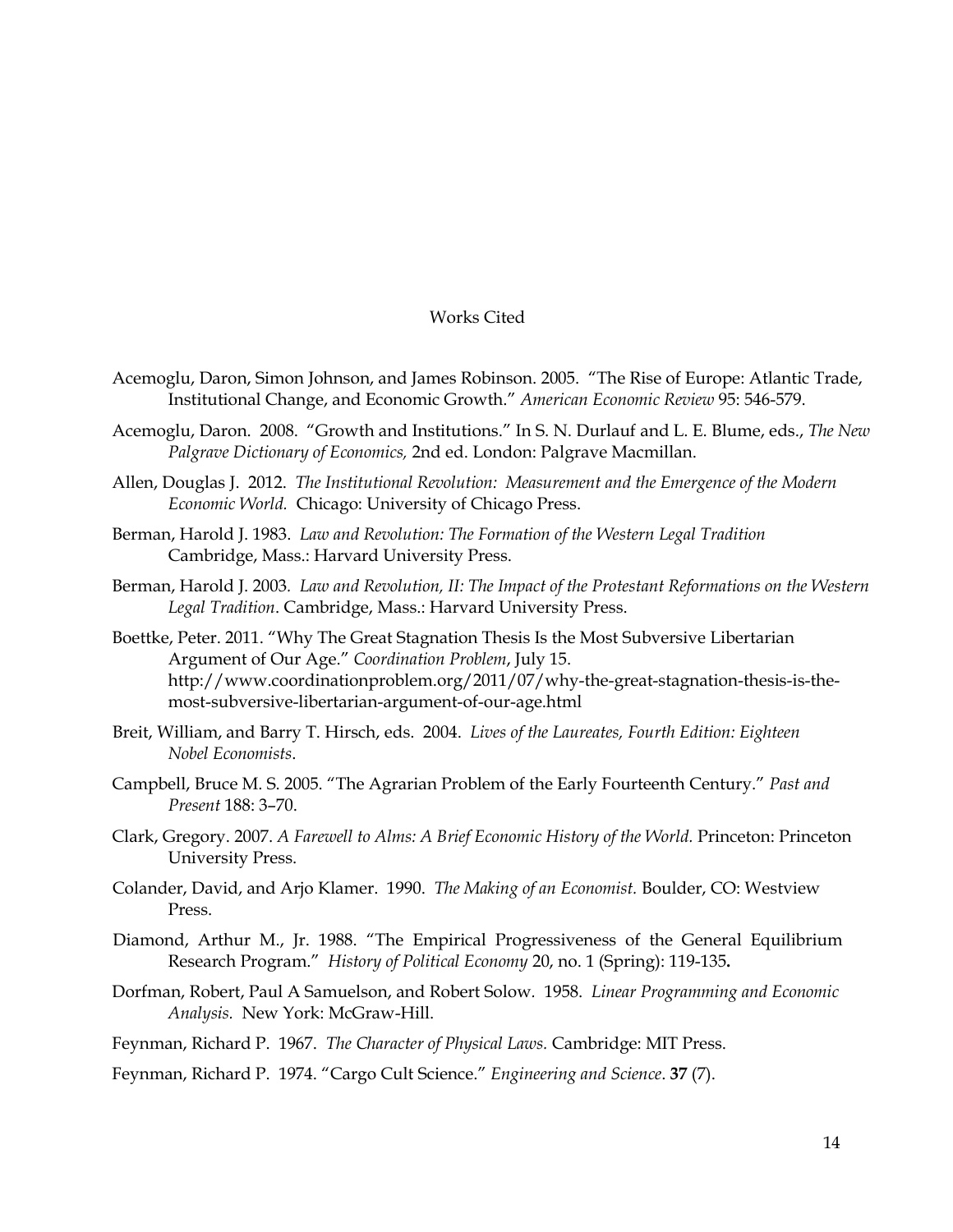- Feynman, Richard P. 2000. T. Hey and R. W. Allen, eds. *Feynman Lectures on Computation*. New York: Perseus Books Group.
- Hejeebu, Santhi, and Deirdre Nansen McCloskey. 1999. "The Reproving of Karl Polanyi," *Critical Review* 13 (Summer/Fall): 285-314.
- Kiesling, Lynne. 2011. "Boettke on Cowen, Smith, Schumpeter, and Stupidity." *Knowledge Problem*, July 19. https://knowledgeproblem.com/2011/07/19/boettke-on-cowensmith-schumpeter-and-stupidity/
- Klamer, Arjo. 1983. *Conversations with Economists: New Classical Economists and Opponents Speak Out on the Current Controversy in Macroeconomics*. Totowa, NJ: Rowman and Littlefield.
- Koopmans, Tjalling C. 1957. *Three Essays on the State of Economic Science*. New York: McGraw=Hill.
- Leamer, Edward. 1983. 1983a. "Let's Take the Con Out of Econometrics." *American Economic Review*, 73(1), pp. 31-43.
- McCloskey, Deirdre Nansen. 1970. "Did Victorian Britain Fail?" *Economic History Revie*w 23 (Dec): 446-59. Reprinted 2010 in Lars Magnusson, ed. *Twentieth-Century Economic History: Critical Concepts in Economics* (Oxford: Routledge).
- McCloskey, Deirdre Nansen. 1976. "English Open Fields as Behavior Towards Risk," *Research in Economic History* 1 (Fall): 124-170.
- McCloskey, Deirdre Nansen. 2010. *Bourgeois Dignity: Why Economics Can't Explain the Modern World*. Chicago: University of Chicago Press.
- McCloskey, Deirdre Nansen. 2013. "A Neo-Institutionalism of Measurement, Without Measurement: A Comment on Douglas Allen's The Institutional Revolution." *Review of Austrian Economics* 26 (4,): 262-373.
- McCloskey, Deirdre Nansen. 2014. "Getting Beyond Neo-Institutionalism: Virgil Storr's Culture of Markets." *Review of Austrian Economics* 27: 463-472.
- McCloskey, Deirdre Nansen. 2016. *Bourgeois Equality: How Ideas, Not Capital or Institutions, Enriched the World*. Chicago: University of Chicago Press.
- McCloskey, Deirdre Nansen. 2018a. "The Two Movements in Economic Thought, 1700- 2000: Empty Economic Boxes Revisited." *History of Economic Ideas* 2018. 26 (1); 63-95.
- McCloskey, Deirdre Nansen. 2018b. "The Applied Theory of Bossing People Around: Thaler's Nobel." *Reason (*March 2018): 8-9.
- Miller, Edward. 1951. *The Abbey and Bishopric of Ely*. Cambridge: Cambridge University Press.
- Nash, John, and Deirdre Nansen McCloskey. 1984. "Corn at Interest: The Extent and Cost of Grain Storage in Medieval England." *American Economic Review* 74 (Mar): 174-187.
- North, Douglass C. 2005. *Understanding the Process of Economic Change.* Princeton: Princeton University Press.
- O'Brien, Patrick K. 1993. "Political Preconditions for the Industrial Revolution." Pp. 124–155 in O'Brien and Ronald Quinault, eds., *The Industrial Revolution and British Society.* Cambridge: Cambridge University Press.